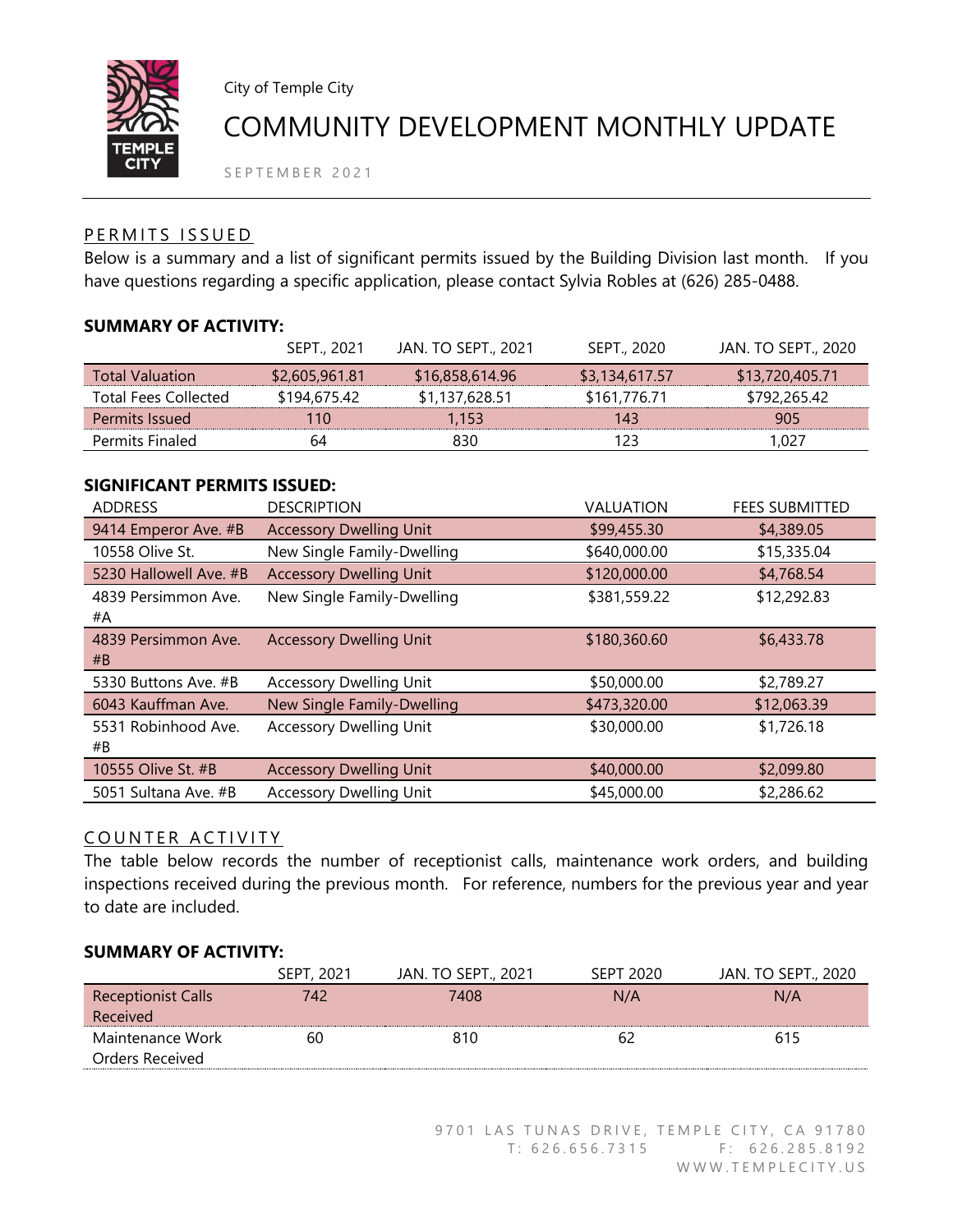| Maintenance Work            |     | 794  |     | 518  |
|-----------------------------|-----|------|-----|------|
| Orders Completed            |     |      |     |      |
| <b>Building Inspections</b> | ררר | 2816 | າາເ | 1493 |

### PLANNING APPLICATIONS RECEIVED:

Below is a list of applications received by the Planning Division. If you have questions regarding a specific application, please contact Sandra Scott at (626) 656-7316.

| <b>PLANNING CASES:</b>              |                                                                        |  |  |
|-------------------------------------|------------------------------------------------------------------------|--|--|
| <b>ADDRESS</b>                      | <b>DESCRIPTION</b>                                                     |  |  |
| NEW ACCESSORY DWELLING UNITS (ADUs) |                                                                        |  |  |
| 5954 Cloverly Avenue                | A Zoning Clearance to construct an ADU.                                |  |  |
| 5559 Halifax Road                   | A Zoning Clearance to construct an ADU.                                |  |  |
| 6135 Oak Avenue                     | A Zoning Clearance to construct an ADU.                                |  |  |
| 4917 Rio Hondo Avenue               | A Zoning Clearance to construct an ADU.                                |  |  |
| <b>MINOR SITE PLAN REVIEWS</b>      |                                                                        |  |  |
| 9560 Blackley Street                | A Minor Site Plan Review for an addition and remodel.                  |  |  |
| 9902 Daines Drive                   | A Minor Site Plan Review and Zoning Clearance for an addition and ADU. |  |  |
| 5347 Encinita Avenue                | A Minor Site Plan Review for an addition.                              |  |  |
| 9552 Las Tunas Drive                | A Major Site Plan Review for an addition and renovation.               |  |  |
| <b>CONDITIONAL USE PERMITS</b>      |                                                                        |  |  |
| 9239-9241 Las Tunas Drive           | A Conditional Use Permit for a tutoring center.                        |  |  |
| 9544 La Tunas Drive                 | A Conditional Use Permit for a dance studio.                           |  |  |
| 9619 Las Tunas Drive                | A Conditional Use Permit to modify hours of operation of a bar.        |  |  |
| <b>OTHER</b>                        |                                                                        |  |  |
| 6362, 6415 Oak Avenue               | A Vesting Tentative Tract Map for a subdivision into 24 lots.          |  |  |
| 5616 Temple City Boulevard          | A Zoning Clearance for a soft story retrofit.                          |  |  |
| 5532 Parmerton Avenue               | A Zoning Clearance for an interior remodel.                            |  |  |

#### BUSINESS LICENSES ISSUED:

Below is a list of business licenses issued. If you have questions regarding a specific business, please contact Sandra Scott at (626) 656-7316.

#### **BUSINESS LICENSES:**

| <b>ADDRESS</b>                 | <b>BUSINESS NAME AND DESCRIPTION</b>     |
|--------------------------------|------------------------------------------|
| 4808 Baldwin Avenue, Unit 101  | Sweet Life AJY, professional.            |
| 9071 Las Tunas Drive           | Loyalty Escrow, real estate office.      |
| 9511 Las Tunas Drive           | Siyee Inc, beauty salon.                 |
| 5825 Rosemead Boulevard        | Mutual Escrow, real estate office.       |
| 6420 Rosemead Boulevard        | Hayatobi restaurant, restaurant.         |
| 5827 1/2 Temple City Boulevard | Z X Natural Healing Clinic, acupuncture. |
| 5853 Temple City Boulevard     | There Is A Store Here, retail.           |